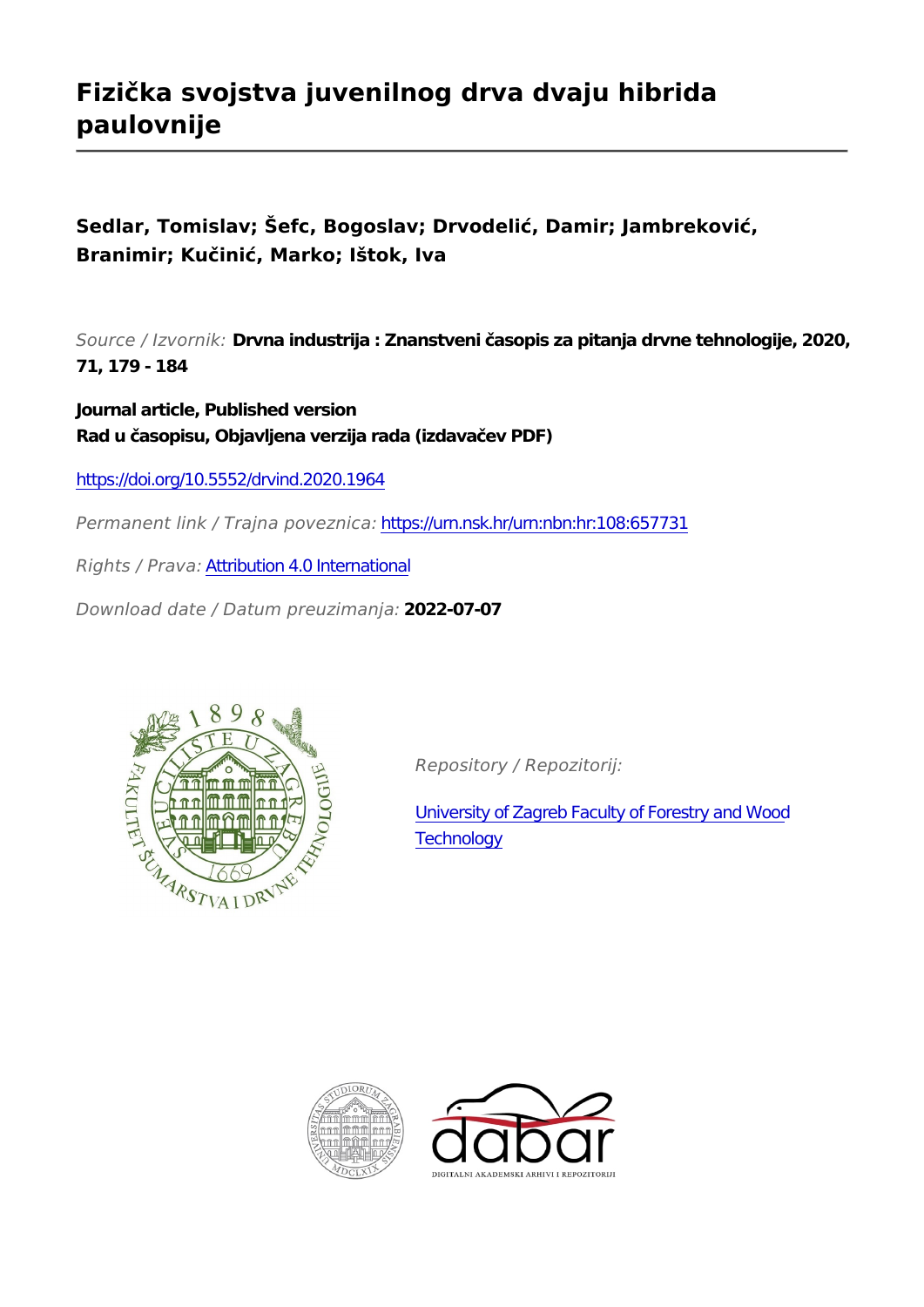*..Sedlar, Šefc, Drvodelić, Jambreković, Kučinić, Ištok: Physical Properties of Juvenile Wood...*

*Tomislav Sedlar1 , Bogoslav Šefc1 , Damir Drvodelić<sup>2</sup> , Branimir Jambreković<sup>1</sup> , Marko Kučinić<sup>3</sup> , Iva Ištok1*

# Physical Properties of Juvenile Wood of Two Paulownia Hybrids

# Fizička svojstva juvenilnog drva dvaju hibrida paulovnije

**Original scientifi c paper • Izvorni znanstveni rad**

*Received – prispjelo: 20. 10. 2019. Accepted – prihvaćeno: 28. 4. 2020. UDK: 630\*812.23; 630\*812.31; 630\*815.321 https:// doi.org/10.5552/drvind.2020.1964*

© 2020 by the author(s). Licensee Faculty of Forestry, University of Zagreb. This article is an open access article distributed under the terms and conditions of the Creative Commons Attribution (CC BY 4.0) license.

**ABSTRACT •** *There is a growing trend in the world of planting fast growing species (rotations 5 to 10 years). Their primary purpose is the production of wood fibers and biomass, but they certainly represent the potential in making solid wood products as well. One of the fast-growing species is Paulownia sp., a species of extremely fast growing wood. Plantation breeding of Paulownia sp. in Croatia is increasing, although there is a little knowledge about the technical properties of Paulownia wood and its end use is questionable. This paper presents preliminary results of some physical properties of juvenile wood of two Paulownia hybrids planted in the area near the town of Glina in the Republic of Croatia. One hybrid is 9501 ((Paulownia fortunei × Paulownia elongata) × (Paulownia fortunei × Paulownia tomentosa)) and the other hybrid is Shan Tong (Paulownia fortunei × Paulownia tomentosa). The aim of this study was to investigate physical properties of juvenile wood of two Paulownia hybrids from one site in Croatia, to determine differences in physical properties of wood between two hybrids and to evaluate the correlation between density and shrinkages of each hybrid. Significant differences in oven dry density, basic density and density at maximum MC, between the two hybrids were determined. There is no statistically significant difference in longitudinal, radial, tangential and volumetric shrinkages between the two hybrids.*

*Keywords: hybrid 9501; hybrid Shan Tong; juvenile wood; Paulownia wood; physical properties*

**SAŽETAK •** *U današnje je vrijeme zamjetan sve češći trend sadnje brzorastućih vrsta drveća (ophodnje od 5 do 10 godina). Te su vrste primarno namijenjene proizvodnji drvnih vlakana i biomase, ali svakako je vidljiv i njihov potencijal u proizvodima od cjelovitog drva. Jedna od brzorastućih vrsta je Paulownia sp., koju odlikuje izrazito brz rast. Iako se malo zna o tehničkim svojstvima drva paulovnije, a njegova je krajnja upotreba upitna, u Hrvatskoj je u porastu plantažni uzgoj paulovnije. U ovom su radu prikazani preliminarni rezultati istraživanja nekih fi zičkih svojstava juvenilnog drva hibrida paulovnije s lokaliteta u blizini grada Gline u Hrvatskoj. Prvi je hibrid 9501 ((Paulownia fortunei × Paulownia elongata) × (Paulownia fortunei × Paulownia tomentosa)), a drugi Shan Tong (Paulownia fortunei × Paulownia tomentosa). Cilj rada bio je istražiti fi zička svojstva juvenilnog drva hibrida paulovnije s lokaliteta u Hrvatskoj, utvrditi razlike u fi zičkim svojstvima drva tih hibrida te odrediti međusobni odnos gustoće i utezanja unutar hibrida. Utvrđene su značajne razlike u gustoći drva u apsolutno suhom stanju, u nominalnoj gustoći i gustoći pri maksimalnom sadržaju vode između tih dvaju hibrida. Među hibridima nisu utvrđene statistički značajne razlike u longitudinalnome, radijalnome, tangentnome ni volumnom utezanju.*

*Ključne riječi: hibrid 9501; hibrid Shan Tong; juvenilno drvo; drvo paulovnije; fi zička svojstva*

<sup>1</sup> Authors are assistant professor, associate professor, assistant and senior assistant at University of Zagreb, Institute of Wood Science, Faculty of Forestry, Zagreb, Croatia.

<sup>2</sup> Author is assistant professor at University of Zagreb, Institute of Ecology and Silviculture, Faculty of Forestry, Zagreb, Croatia.

<sup>&</sup>lt;sup>3</sup> Author is student at University of Zagreb, Faculty of Forestry, Zagreb, Croatia.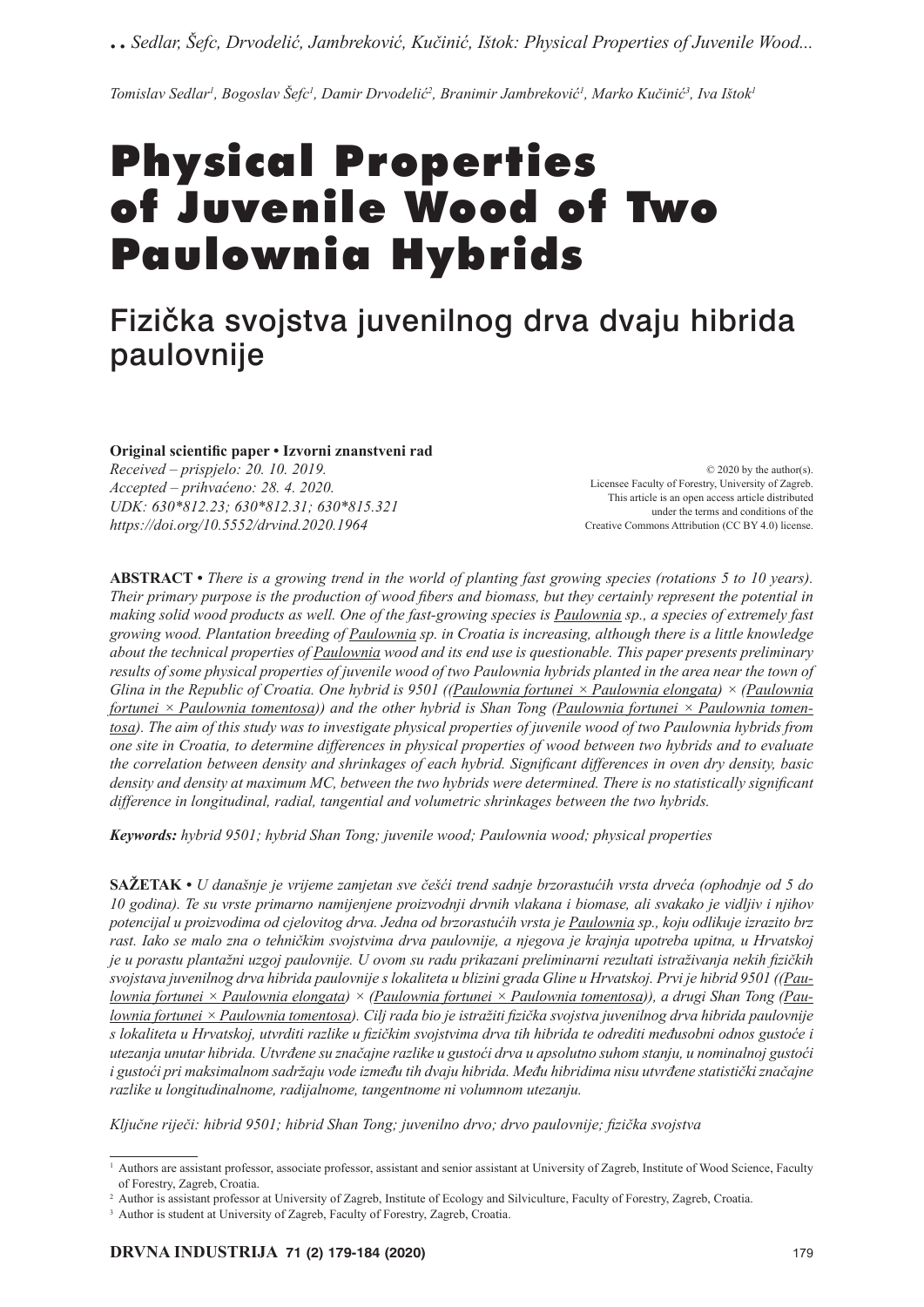## **1 INTRODUCTION**

### 1. UVOD

The trend of increasing demand for wood raw material is becoming of great global concern. The answer to this would be to plant more fast growing trees of different species, in order to conserve native forests and to ensure adequate supplies of wood. *Paulownia* sp. is an example of very adaptable genus requiring minimal management after the first few years (El-Showk, 2003). It has been cultivated throughout Asia for centuries, with China having the longest history (Ates *et al*., 2008).

*Paulownia* wood is considered to be extremely fast growing, especially in the juvenile phase of growth. Under optimal conditions, *Paulownia* sp. trees can produce useful timber within five to six years, measuring 30-40 cm in diameter after ten years (Olson and Carpenter, 1982; Zhao-Hua *et al*., 1986). It is widely used for various purposes, with excellent prospects for pulp and biomass (Vilotić *et al.,* 2015; Icka *et al.,* 2016; Vusić *et al.,* 2018). However, as a solid wood, it is suggested to be used in products that are not subject to great loads during exploitation (Šoškić *et al.,* 2003) and not for structural purposes (Koman *et al*., 2017).

Due to its high adaptability, new markets are developing rapidly for plantation grown *Paulownia* sp. in many countries. In Croatia, the most commonly propagated are *Paulownia* hybrids Shan Tong and 9501. Currently, there are no Paulownia hybrid trees with known origin older than four years in Croatia. Drvodelić (2018) investigated their propagation by root cuttings, where the difference in rooting percentage between two hybrids depended on the cutting thickness and drying procedure. However, technical properties of hybrids 9501 and Shan Tong have not been investigated so far in Croatia. In addition, there are limited data on technical properties of wood of different *Paulownia* species (Ayhildiz and Kol, 2010; Kiaei, 2013; San *et al*., 2016; Komán *et al*., 2017).

Therefore, data on properties of *Paulown*ia hybrid wood grown on the territory of the Republic of Croatia are needed. This information could determine whether *Paulownia* sp. is profitable for cultivation and use as a raw material for industrial purposes.

 The aim of this study was to investigate physical properties of *Paulownia* hybrids 9501 and Shang Tong juvenile wood from one site in the Republic of Croatia, to determine differences in physical properties of wood between two hybrids and to evaluate the correlation between density and shrinkages of each hybrid.

#### **2 MATERIALS AND METHODS** 2. MATERIJALI I METODE

For the purpose of this research, two 4-year old *Paulownia* hybrids were taken from the area near the town of Glina in Croatia. One hybrid is 9501 ((*Paulownia fortunei* × *Paulownia elongata*) × (*Paulownia fortunei* × *Paulownia tomentosa*)) and the other hybrid is Shan Tong (*Paulownia fortunei* × *Paulownia tomento-* *sa*). Five test trees of each hybrid were taken from the experimental stand. All trees were chosen as representative of the stand according to HRN ISO 3129:2015.

Four disks were cut at breast height (1.3 m), upwards to the crown, from each tree. Disks were approximately 5 cm thick and 10 cm in diameter. Maximum number of test samples were cut from each disk, according to HRN ISO 3129:2015.

Physical properties determined in this study were density in absolutely dry condition, basic density and density at maximum moisture content (HRN ISO 13061-2:2015); longitudinal, radial and tangential shrinkage (ISO 13061-13:2016); volumetric shrinkage (ISO 13061-14:2016) and maximum moisture content (HRN ISO 13061-1:2015).

Statistical analysis of data and their comparison were carried out in Statistica 8. Data were analyzed and presented as the minimum, mean and maximum values, as well as standard deviation. The analysis of variance (ANOVA) was used to determine whether there are any statistically significant differences between the means of investigated wood properties of two *Paulownia* hybrids. Duncan's multiple range test (DMRT) was applied to test statistical significance at  $\alpha$  = 0.05 level. The simple linear regression model was used to analyze the relationship between density and shrinkage.

#### **3 RESULTS AND DISCUSSION** 3. REZULTATI I RASPRAVA

Statistical values of Paulownia hybrids 9501 and Shan Tong juvenile wood, as well as the summary of analysis of variance (ANOVA) for oven dry density, basic density, density at maximum moisture content (MC), longitudinal, radial, tangential, and volumetric shrinkage are shown in Table 1, Table 3, Figure 1 and Figure 2.

Physical properties of wood, especially wood density and dimensional stability, are important factors affecting wood quality (Ištok *et al.*, 2016). Mean oven dry density of hybrid 9501 is 249 kg/m3 and of hybrid Shan Tong is  $237 \text{ kg/m}^3$  (Table 1). The analysis of variance (ANOVA) indicated that there is significant difference in oven dry density between the two hybrids (Table 3). However, these differences in mean values amounted only to about 6%. The values are similar to the findings on *Paulownia elongata*, 240 kg/m<sup>3</sup> (Šoškić *et al*., 2003); *Paulownia tomentosa*, 276 kg/m3 (Komán *et al*., 2017); *Paulownia fortunei*, 274 kg/m3 (Šoškić *et al.*, 2017) and 261 kg/m<sup>3</sup> (Kiaei, 2013).

 For hybrid 9501, the mean value of longitudinal shrinkage is 0.30 %, radial shrinkage 2.35 %, tangential shrinkage 4.95 % and volumetric shrinkage 7.62 % (Table 1). For hybrid Shan Tong, the mean value of longitudinal shrinkage is 0.35 %, radial shrinkage 2.47 %, tangential shrinkage 5.30 % and volumetric shrinkage 7.81 % (Table 1). The analysis of variance (ANOVA) indicated that there is no significant difference in shrinkages between the two hybrids (Table 3). Very high variability of longitudinal shrinkage is present. This could be explained by low age of investigated trees, closely to juve-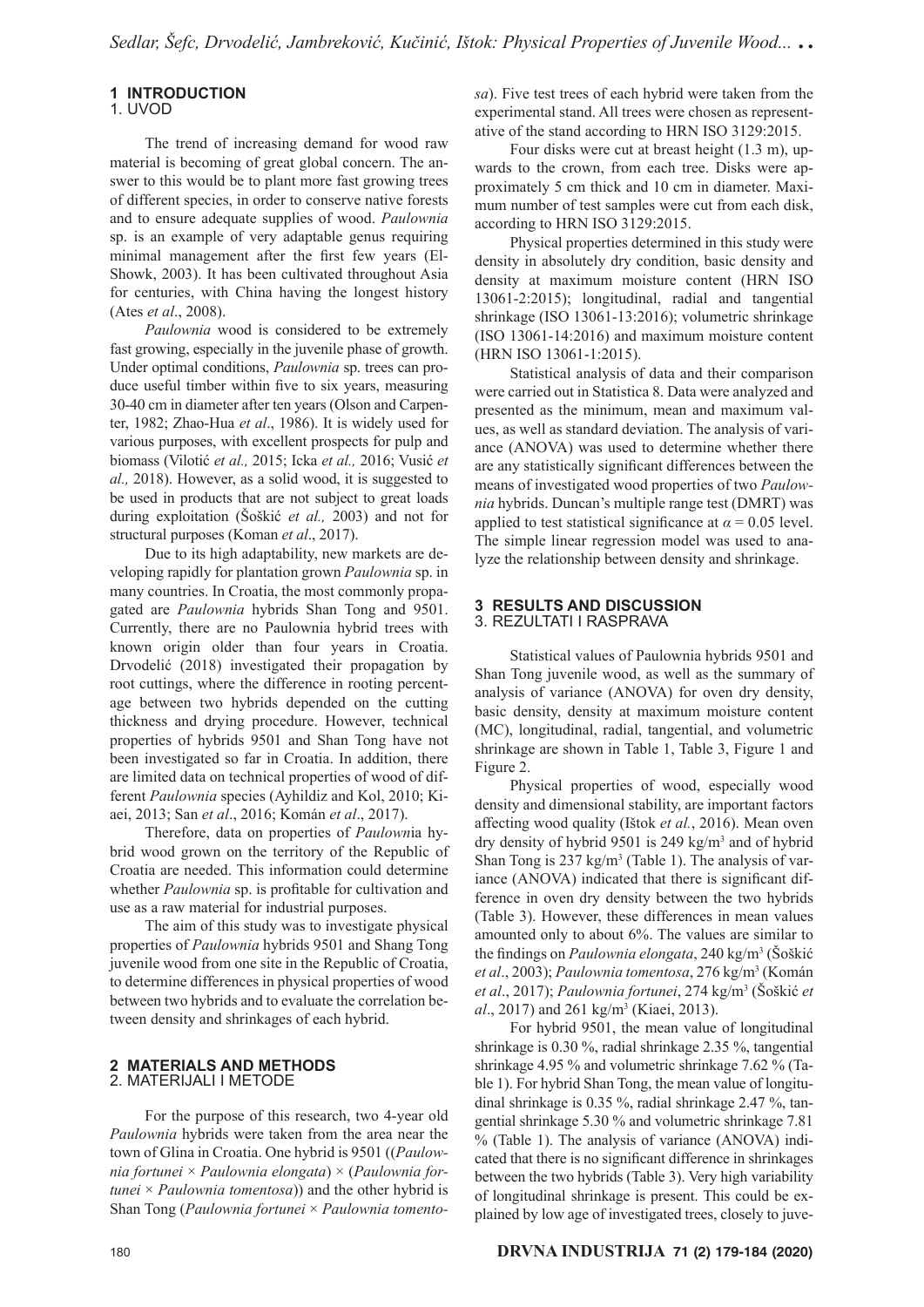|                                           | <b>Hybrid</b><br>Hibrid | Number of    | Mean <sup>a</sup>       | <b>Standard deviation</b> |       |            |
|-------------------------------------------|-------------------------|--------------|-------------------------|---------------------------|-------|------------|
| <b>Property</b><br>Svojstvo               |                         | samples      | Srednja                 | Standardna                | Min   | <b>Max</b> |
|                                           |                         | Broj uzoraka | vrijednost <sup>a</sup> | devijacija                |       |            |
| Oven dry density                          | 9501                    | 34           | 0.249a                  | 0.016                     | 0.221 | 0.295      |
| gustoća u apsolutno suhom stanju          | Shan Tong               | 34           | 0.237 b                 | 0.019                     | 0.201 | 0.277      |
| Basic density / nominalna gustoća         | 9501                    | 34           | 0.233a                  | 0.014                     | 0.208 | 0.272      |
|                                           | Shan Tong               | 34           | 0.220 b                 | 0.017                     | 0.187 | 0.252      |
| Density at maximum MC                     | 9501                    | 34           | 0.719a                  | 0.078                     | 0.600 | 0.917      |
| gustoća pri maksimalnom sadržaju vode     | Shan Tong               | 34           | 0.669 b                 | 0.063                     | 0.562 | 0.850      |
| Longitudinal shrinkage                    | 9501                    | 34           | 0.30a                   | 0.202                     | 0.04  | 0.74       |
| longitudinalno utezanje                   | Shan Tong               | 34           | 0.35a                   | 0.332                     | 0.04  | 1.20       |
| Radial shrinkage / radijalno utezanje     | 9501                    | 34           | 2.35a                   | 0.489                     | 1.61  | 3.42       |
|                                           | Shan Tong               | 34           | 2.47a                   | 0.631                     | 1.67  | 4.69       |
| Tangential shrinkage / tangentno utezanje | 9501                    | 34           | 4.95a                   | 0.643                     | 4.05  | 6.26       |
|                                           | Shan Tong               | 34           | 5.30a                   | 0.969                     | 3.80  | 8.02       |
|                                           | 9501                    | 34           | 7.62a                   | 0.966                     | 6.07  | 9.38       |
| Volumetric shrinkage / volumno utezanje   | Shan Tong               | 34           | 7.81a                   | 1.409                     | 5.13  | 11.21      |
| Maximum MC / maksimalni sadržaj vode      | 9501                    | 34           | 208a                    | 19.432                    | 172   | 253        |

**Table 1** Descriptive statistical analysis of physical properties between Paulownia hybrids 9501 and Shan Tong **Tablica 1.** Deskriptivna statistička analiza fizičkih svojstava hibrida paulovnije 9501 i Shan Tong

<sup>a</sup> Rresults with different letters have a significant difference with the Duncan's test. / *Rezultati s različitim slovima statistički se značajno razlikuju prema Duncanovu testu.*



**Paulownia hybrid / dimension**  *hibrid paulovnije / dimenzija*

**Figure 1** Statistical analyses of longitudinal, radial, tangential and volume shrinkage, between two paulownia hybrids **Slika 1.** Statistička analiza longitudinalnoga, radijalnoga, tangentnoga i volumnog utezanja, dvaju hibrida paulovnije

| <b>Table 2</b> Comparison of shrinkage values with references         |
|-----------------------------------------------------------------------|
| Tablica 2. Usporedba vrijednosti utezanja s rezultatima iz literature |

**Property** *Svojstvo* **Hybrid 9501 (our research)** *Hybrid 9501 (vlastito istraživanje)* **Hybrid Shan Tong (our research)** *Hybrid Shan Tong (vlastito istraživanje) P. elongata* **(Šoškić** *et al***., 2003)** *P. fortunei*  **(Šoškić** *et al***., 2003)** *P. tomentosa* **(Kiaei, 2013)** *P. fortunei* **(Komán**  *et al***., 2017)** Radial shrinkage / *radijalno utezanje* 2.35 2.47 2.49 2.54 - 2.20 Tangential shrinkage / *tangentno utezanje* | 4.95 | 5.30 | 4.74 | 4.79 | - | 3.89 Volumetric shrinkage / *volumno utezanje* 7.62 7.81 8.31 8.35 7.54 6.94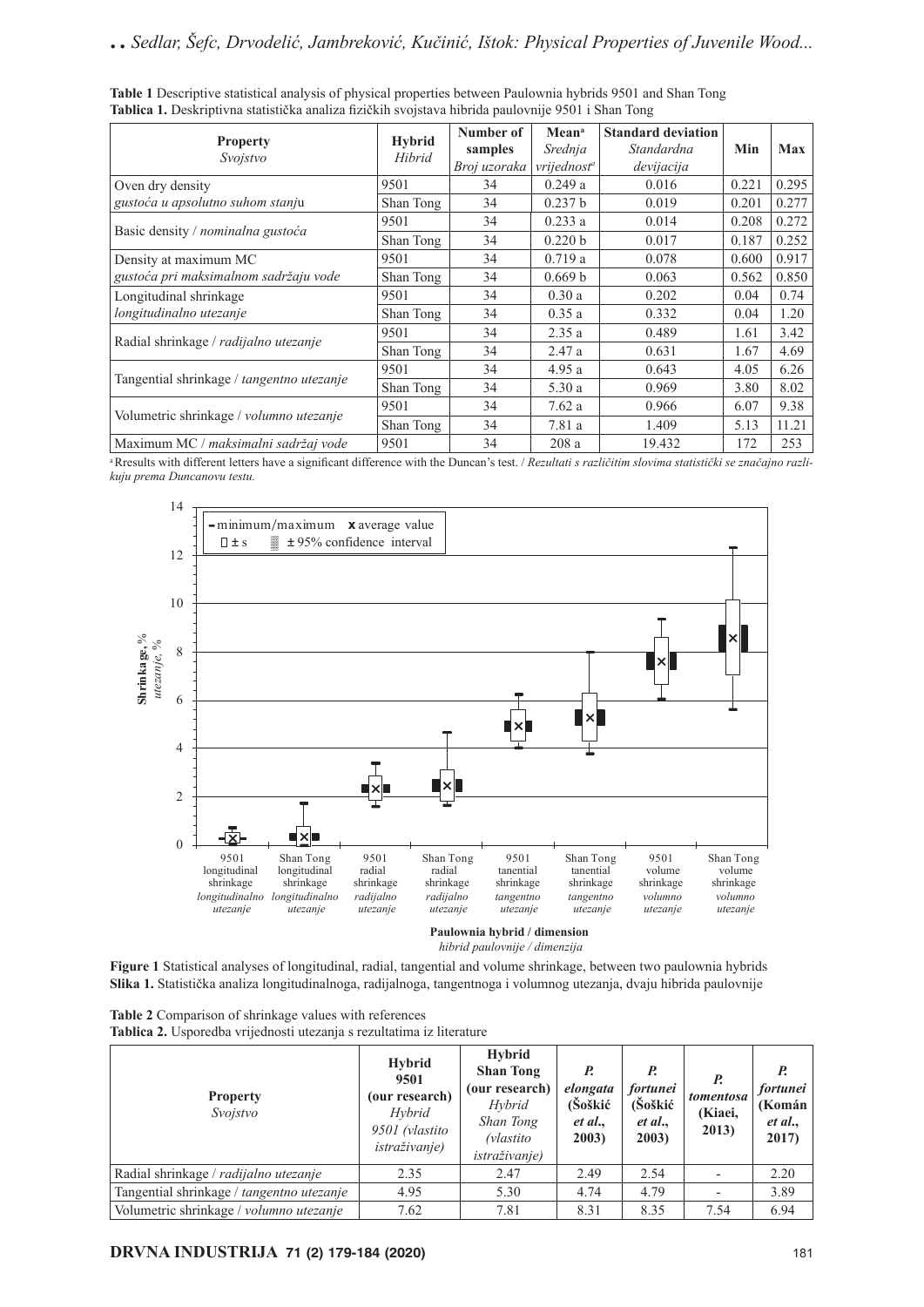**Table 3** Analysis of variance (ANOVA) results for physical properties between Paulownia hybrids 9051 and Shan Tong juvenile wood

|                                                                   |                               | Sum of   | Degree of |                                                                                                                                         |       |       |
|-------------------------------------------------------------------|-------------------------------|----------|-----------|-----------------------------------------------------------------------------------------------------------------------------------------|-------|-------|
| <b>Property</b>                                                   | <b>Effect</b>                 | squares  | freedom   | Mean square                                                                                                                             |       | p     |
| Svojstvo                                                          | Varijabilnost                 | Suma     | Stupnjevi |                                                                                                                                         |       |       |
|                                                                   |                               | kvadrata | slobode   |                                                                                                                                         |       |       |
| Oven dry density<br>gustoća u apsolutno suhom<br>stanju           | Between Groups / između grupa | 0.003    | 1         |                                                                                                                                         | 8.41  | 0.005 |
|                                                                   | Within Groups / unutar grupa  | 0.020    | 66        | 0.000                                                                                                                                   |       |       |
|                                                                   | Total / ukupno                | 0.023    | 67        |                                                                                                                                         |       |       |
| Basic density                                                     | Between Groups / između grupa | 0.003    | 1         | 0.003                                                                                                                                   | 12.67 | 0.000 |
| nominalna gustoća                                                 | Within Groups / unutar grupa  | 0.015    | 66        | 0.000                                                                                                                                   |       |       |
|                                                                   | Total / ukupno                | 0.018    | 67        | $\overline{F}$<br>Varijanca<br>0.003<br>0.043<br>0.005<br>0.051<br>0.076<br>0.262<br>0.319<br>2.038<br>0.676<br>4.244<br>1.559<br>233.0 |       |       |
| Density at maximum MC<br>gustoća pri maksimalnom<br>sadržaju vode | Between Groups / između grupa | 0.043    | 1         |                                                                                                                                         | 8.649 | 0.005 |
|                                                                   | Within Groups / unutar grupa  | 0.329    | 66        |                                                                                                                                         |       |       |
|                                                                   | Total / ukupno                | 0.372    | 67        |                                                                                                                                         |       |       |
| Longitudinal shrinkage<br>longitudinalno utezanje                 | Between Groups / između grupa | 0.513    | 1         |                                                                                                                                         | 0.678 | 0.413 |
|                                                                   | Within Groups / unutar grupa  | 4.990    | 66        |                                                                                                                                         |       |       |
|                                                                   | Total / ukupno                | 5.503    | 67        |                                                                                                                                         | 0.822 |       |
| Radial shrinkage                                                  | Between Groups / između grupa | 0.262    | 1         |                                                                                                                                         |       | 0.368 |
| radijalno utezanje                                                | Within Groups / unutar grupa  | 21.028   | 66        |                                                                                                                                         |       |       |
|                                                                   | Total / ukupno                | 21.290   | 67        |                                                                                                                                         |       |       |
| Tangential shrinkage<br>tangentno utezanje                        | Between Groups / između grupa | 2.038    | 1         |                                                                                                                                         | 3.014 | 0.087 |
|                                                                   | Within Groups / unutar grupa  | 44.634   | 66        |                                                                                                                                         |       |       |
|                                                                   | Total / ukupno                | 46.672   | 67        |                                                                                                                                         |       |       |
| Volumetric shrinkage                                              | Between Groups / između grupa | 4.244    | 1         |                                                                                                                                         | 2.722 | 0.103 |
| volumno utezanje                                                  | Within Groups / unutar grupa  | 102.903  | 66        |                                                                                                                                         |       |       |
|                                                                   | Total / ukupno                | 107.147  | 67        |                                                                                                                                         |       |       |
| Maximum MC<br>maksimalni sadržaj vode                             | Between Groups / između grupa | 233.0    | 1         |                                                                                                                                         | 0.628 | 0.430 |
|                                                                   | Within Groups / unutar grupa  | 24491.0  | 66        | 0.781                                                                                                                                   |       |       |
|                                                                   | Total / ukupno                | 24724.0  | 67        |                                                                                                                                         |       |       |

Tablica 3. Analiza varijance (ANOVA) fizičkih svojstava juvenilnog drva hibrida paulovnije 9051 i Shan Tong



**Paulownia hybrid / moisture content** 

*hibrid paulovnije / sadržaj vode* 

**Figure 2** Statistical analyses of oven dry density, basic density and density at maximum MC, between two paulownia hybrids **Slika 2.** Statistička analiza gustoće u apsolutno suhom stanju, nominalne gustoće i gustoće pri maksimalnom sadržaju vode, dvaju hibrida paulovnije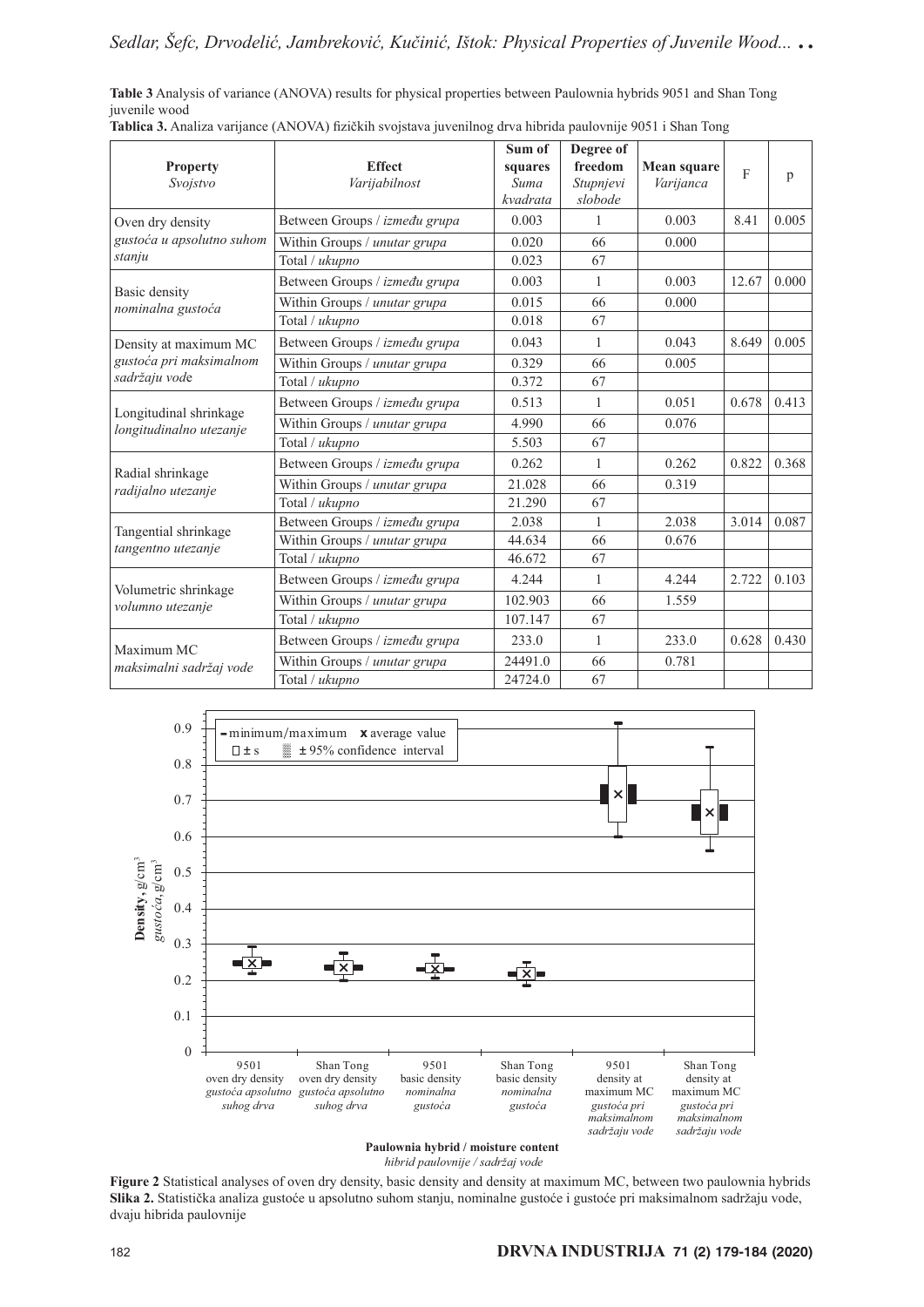| Table 4 Relationship between oven dry density and shrinkage of Paulownia hybrids 9051 and Shan Tong juvenile wood |  |
|-------------------------------------------------------------------------------------------------------------------|--|
| Tablica 4. Odnos između gustoće i utezanja juvenilnog drva hibrida paulovnije 9501 i Shan Tong                    |  |

|                                                                 | $\boldsymbol{R}$ | Equation / Jednadžba | F <sup>a</sup>      |       |  |  |
|-----------------------------------------------------------------|------------------|----------------------|---------------------|-------|--|--|
| Relationship between oven dry density and shrinkage (9501)      |                  |                      |                     |       |  |  |
| Odnos između gustoće u apsolutno suhom stanju i utezanja (9501) |                  |                      |                     |       |  |  |
| Longitudinal shrinkage / longitudinalno utezanje                | 0.02             |                      | $0.113$ NS          | 0.916 |  |  |
| Radial shrinkage / radijalno utezanje                           | 0.4635           |                      | 8.751 *             | 0.006 |  |  |
| Tangential shrinkage / tangentno utezanje                       | 0.3073           |                      | 3.334 <sup>NS</sup> | 0.077 |  |  |
| Volumetric shrinkage / volumno utezanje                         | 0.5014           |                      | $10.745*$           | 0.003 |  |  |
| Relationship between oven dry density and shrinkage (Shan Tong) |                  |                      |                     |       |  |  |
| Odnos između gustoće u apsolutno suhom stanju i utezanja (9501) |                  |                      |                     |       |  |  |
| Longitudinal shrinkage / longitudinalno utezanje                | 0.0980           |                      | $0.311^{NS}$        | 0.581 |  |  |
| Radial shrinkage / radijalno utezanje                           | 0.3468           |                      | 4.375*              | 0.045 |  |  |
| Tangential shrinkage / tangentno utezanje                       | 0.3045           |                      | 3.268 <sup>NS</sup> | 0.080 |  |  |
| Volumetric shrinkage / volumno utezanje                         | 0.3183           |                      | 3.609 <sup>NS</sup> | 0.067 |  |  |

\*signifi cant at level < 0.05 / *značajno pri < 0,05*

NSnot signifi cant / *nije značajno*

nility of wood. Irregularity and large variations in longitudinal shrinkage were reported by many authors (Welch, 1932 and 1934; Kelsey, 1963; Hann, 1969; Skaar, 1988). Based on the work of Harris and Meylan (1965), the major cause of the variation in longitudinal shrinkage is varying microfibril angle.

Table 2 shows the comparison of investigated values of shrinkage with other authors.

In this study, regression equations between oven dry density and shrinkage, as well as, statistical significance between two properties are shown in Table 4. The relationship between oven dry density and shrinkage is statistically significant only for radial and tangential shrinkage of hybrid 9501 and radial shrinkage of hybrid Shan Tong. Negative correlation between oven dry density and longitudinal shrinkage in both hybrids was determined. Radial, tangential and volumetric shrinkage showed positive correlation with oven dry density. Measured shrinkages showed weak correlation coefficient with oven dry density, except radial and volumetric shrinkage of hybrid 9501. Similar results were reported by Šoškić *et al*. (2003) for *Paulownia elongata* and *Paulownia fortunei* wood.

# **4 CONCLUSIONS**

## 4. ZAKLJUČAK

 Preliminary result of juvenile wood of two *Paulownia* hybrids showed statistically significant differences between mean values of some investigated physical properties.

Significant differences in oven dry density, basic density and density at maximum MC, between hybrid 9501 and hybrid Shan Tong were determined. However, these differences in mean values of densities amounted only to about 6 %.

There is no statistically significant difference in longitudinal, radial, tangential and volumetric shrinkages between the two hybrids.

Radial, tangential and volumetric shrinkage values of both investigated hybrids are similar to references for some *Paulownia* wood species.

Both hybrids should be investigated after five to ten years when they reach larger diameters.

#### **Acknowledgements** – Zahvala

The examined issues constitute a part of the project: Kratkoročna financijska potpora istraživanju 2018; Istraživanje strukturnih, fizičkih svojstava i biološke otpornosti drva klonova paulovnije (Shortterm financial support for research 2018; Investigation of structural and physical properties and biological resistance of Paulownia hybrids) (*Paulownia* Siebold et Zucc.). This work was financed by the University of Zagreb, Croatia.

#### **5 REFERENCES** 5. LITERATURA

- 1. Ates, S.; Ni, Y.; Akgul, M.; Tozluoglu, A., 2008: Characterization and evaluation of Paulownia elongata as a raw material for paper production. African Journal of Biotechnology, 7.
- 2. Akyildiz, M. H.; Kol, H. S., 2010: Some technological properties and uses of paulownia *(Paulownia tomentosa Steud.)* wood. Journal of Environmental Biology, 31 (3): 351-355.
- 3. Drvodelić, D., 2018: Propagation of Paulownia by root cuttings. Šumarski list, 5-6: 297-307. https://doi.org/10.31298/sl.142.5-6.2.
- 4. El-Showk, S., 2003: The Paulownia Tree. An Alternative for Sustainable Forestry, http://cropdevelopment.org/ docs/PaulowniaBooklet.pdf (Accessed Oct 1, 2019).
- 5. Harris, J. M.; Meylan, B. A., 1965: The influence of microfibril angle on longitudinal and tangential shrinkage in Pinus radiata. Holzforschung, 19 (5):144-153.
- 6. Hann, R. A., 1969: Longitudinal shrinkage in seven species of wood. U.S.D.A. forest service research note. Madison, Wisconson.
- 7. Icka, P.; Damo, R.; Icka, E., 2016: Paulownia tomentosa, a fast growing timber. The annals of Valahia. University of Targoviste, Trgoviste, Romania. https://doi.org/10.1515/agr-2016-0003.
- 8. Ištok, I.; Sedlar, T.; Šefc, B.; Sinković, T.; Perković, T., 2016: Physical Properties of Wood in Poplar Clones 'I-214' and 'S1-8'. Drvna industrija, 67 (2), 163-170. https://doi.org/10.5552/drind.2016.1604.
- Kelsey, K. E., 1963: The shrinkage-moisture content relationship for wood with special reference to longitudinal shrinkage. Australia. C.S.I. RO. Div. Forest Prod. Proj. T.P. 8, Prog. Rep. No. 2, 18 pp., Melbourne.